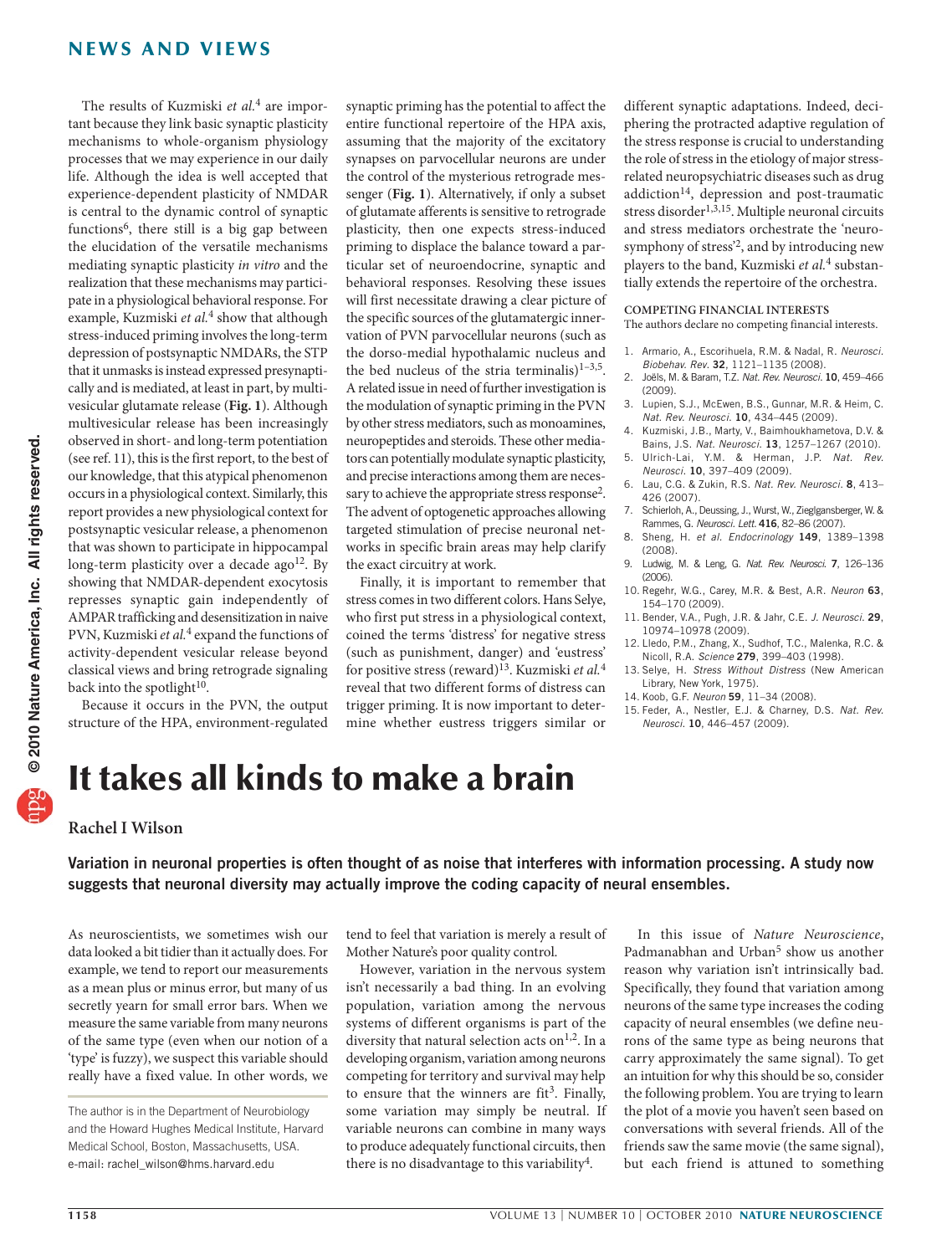#### news and views

different; some are interested in the kissing scenes, others in the chase scenes. Clearly, your reconstruction will be most accurate if your friends have diverse interests, assuming that their interests as a group are a good match for the plot of the movie.

Although this intuition is simple, it's not trivial to show that the sort of variability exhibited by real neurons can actually expand coding capacity. The first problem is that it's difficult to define a population of neurons that are all of the same type. The very existence of diversity makes classification sometimes feel arbitrary. The second problem is that it's difficult to manipulate the amount of variability in a neural population to test the extent to which this manipulation actually degrades coding capacity.

Padmanabhan and Urban<sup>5</sup> addressed the first problem by choosing a circuit in which the definition of a type is fairly obvious: the mouse olfactory bulb. The bulb is divided into ~1,000 discrete neuropil compartments known as glomeruli (**Fig. 1**). Each glomerulus receives excitatory synaptic input exclusively from all of the olfactory receptor neurons (ORNs) that express a given odorant receptor gene<sup>6,7</sup>. Postsynaptic to each glomerulus are several dozen principal neurons known as mitral cells<sup>8</sup>. There is some evidence that every ORN projects to each and every principal neuron in its target glomerulus<sup>9,10</sup>. Moreover, each mitral cell is postsynaptic to a single glomerulus. Thus, all of the sister mitral cells postsynaptic to the same glomerulus carry approximately the same signal and they may even receive input from completely identical sets of ORNs.

Padmanabhan and Urban<sup>5</sup> found that the intrinsic properties of sister mitral cells are diverse. Recording in olfactory bulb slices, they injected a fluctuating current waveform through the somatic recording pipette into many individual sister cells. Each cell responded with a consistent pattern of spikes to repeated presentations of the identical input current. Notably, the difference between the responses of sister cells was consistently larger than the trial-to-trial variability in the responses of each individual cell.

This study describes these differences by reducing the characteristic properties of each cell to a compact mathematical descriptor: a linear filter. In general terms, a linear filter is the simplest description of the relationship between an input signal and an output signal. For a spiking neuron, the linear filter can be estimated by averaging together all of the input signals that immediately preceded a spike. The result of this procedure (called spike-triggered averaging) is termed the filter and it represents an estimate



Figure 1 Mitral cell diversity. All of the ORNs that express a given odorant receptor converge on a glomerulus, where they make excitatory synapses with mitral cells. Padmanabhan and Urban<sup>5</sup> found that the mitral cells postsynaptic to the same glomerulus have diverse intrinsic electrophysiological properties. Schematized filters (below) show the temporal pattern of input current that is optimal for driving a spike in each mitral cell. The timing of the spike is indicated by the arrow. This diversity maximizes information transmission by mitral cells.

of the input that optimally drives a spike. Padmanabhan and Urban<sup>5</sup> computed filters in the time domain for each of several sister mitral cells and found that they have different shapes. This means that each cell is optimally driven by a different temporal profile of input current. As a result, each cell is attuned to a slightly different temporal aspect of their shared input.

Next, Padmanabhan and Urban<sup>5</sup> tackled the problem of how to reduce the amount of diversity among mitral cells. They solved this by performing the manipulation in a simulation rather than experimentally. Recorded spike trains were assigned to a simulated population of mitral cells in which either all of the spike trains were recorded from the same neuron or each was recorded from a different (sister) neuron. This emulates either a relatively stereotyped population of sister cells or a more diverse population of sister cells. Compared with the stereotyped population, Padmanabhan and Urban<sup>5</sup> found that the diverse population carried substantially more information about the pattern of input current fluctuations.

These results imply that diversity among the intrinsic properties of mitral cells is useful in maximizing the information that the brain receives about the olfactory world. Each mitral cell should spike in response to a slightly different temporal feature of the ORN input to its glomerulus. Combining these differently filtered signals should yield better olfactory acuity than combining identically filtered signals.

However, the situation *in vivo* may be different from the *in vitro* conditions of this study. Padmanabhan and Urban<sup>5</sup> used somatic current injections that were not meant to closely emulate real patterns of synaptic input from ORNs. To draw an analogy, your ability to reconstruct the movie depended on the fact that your friends' collective interests were a good match for that movie. Similarly, the ability of mitral cells to encode an odor stimulus may depend on how well their filters match the properties of ORN input.

Nevertheless, the fundamental conclusion of this study is likely to be relevant to other circuits. Indeed, there is evidence for a similar phenomenon in the salamander retina, where each functional type of ganglion cell (for example, monophasic-OFF or biphasic-OFF cells) densely covers the retina<sup>11</sup>. When two cells of the same type have highly overlapping spatial receptive fields, we might expect that they should carry essentially the same information. However, the amount of shared information between these pairs seems to be limited to ~25% at most<sup>11</sup>. In other words, these cells evidently carry largely nonredundant information about the same patch of the visual world. It should be noted that we do not know how much of the